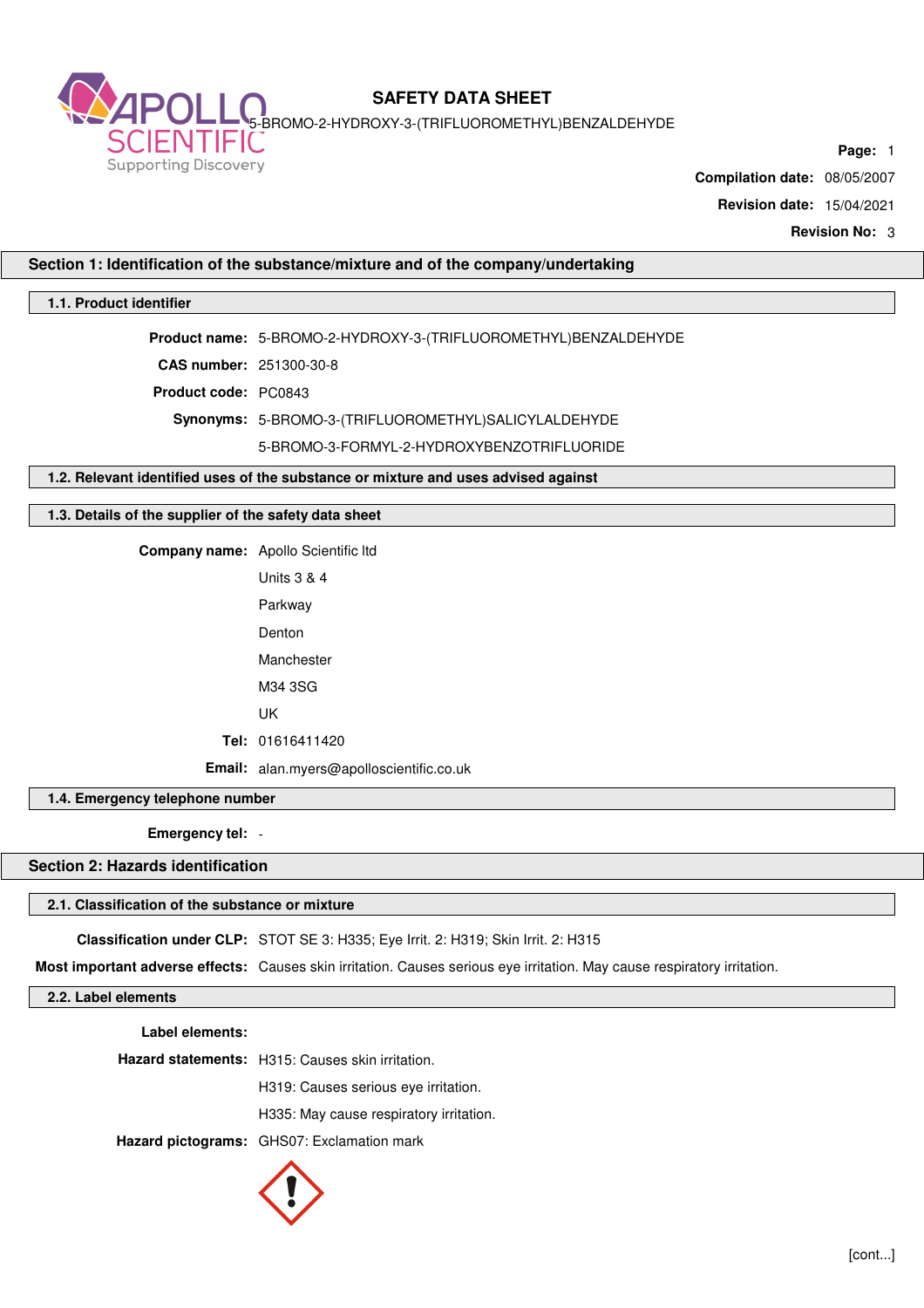#### 5-BROMO-2-HYDROXY-3-(TRIFLUOROMETHYL)BENZALDEHYDE

**Page:** 2

**Signal words:** Warning

**Precautionary statements:** P271: Use only outdoors or in a well-ventilated area.

P261: Avoid breathing dust.

P280: Wear protective gloves/protective clothing/eye protection/face protection.

### **2.3. Other hazards**

**PBT:** This product is not identified as a PBT/vPvB substance.

#### **Section 3: Composition/information on ingredients**

#### **3.1. Substances**

#### **Chemical identity:** 5-BROMO-2-HYDROXY-3-(TRIFLUOROMETHYL)BENZALDEHYDE

**CAS number:** 251300-30-8

# **Section 4: First aid measures**

#### **4.1. Description of first aid measures**

Skin contact: Remove all contaminated clothes and footwear immediately unless stuck to skin. Wash immediately with plenty of soap and water.

**Eye contact:** Bathe the eye with running water for 15 minutes. Consult a doctor.

**Ingestion:** Wash out mouth with water. Consult a doctor.

**Inhalation:** Remove casualty from exposure ensuring one's own safety whilst doing so. Consult a doctor.

#### **4.2. Most important symptoms and effects, both acute and delayed**

**Skin contact:** There may be irritation and redness at the site of contact.

**Eye contact:** There may be irritation and redness. The eyes may water profusely.

**Ingestion:** There may be soreness and redness of the mouth and throat.

**Inhalation:** There may be irritation of the throat with a feeling of tightness in the chest. Exposure may cause coughing or wheezing.

#### **4.3. Indication of any immediate medical attention and special treatment needed**

## **Section 5: Fire-fighting measures**

#### **5.1. Extinguishing media**

**Extinguishing media:** Carbon dioxide, dry chemical powder, foam. Suitable extinguishing media for the

surrounding fire should be used.

#### **5.2. Special hazards arising from the substance or mixture**

**Exposure hazards:** In combustion emits toxic fumes of carbon dioxide / carbon monoxide. Hydrogen

bromide (HBr). Hydrogen fluoride (HF).

## **5.3. Advice for fire-fighters**

**Advice for fire-fighters:** Wear self-contained breathing apparatus. Wear protective clothing to prevent contact with skin and eyes.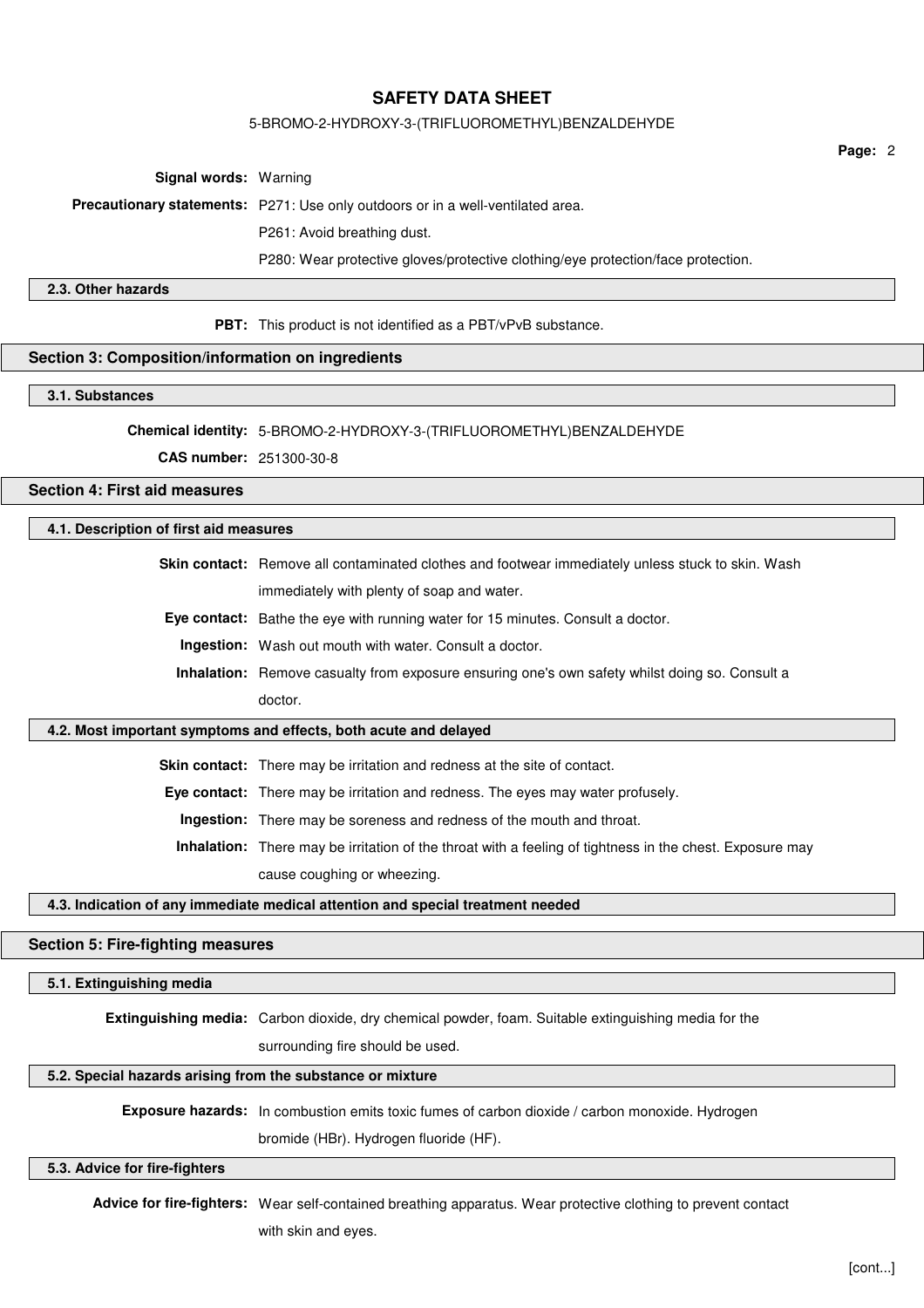#### 5-BROMO-2-HYDROXY-3-(TRIFLUOROMETHYL)BENZALDEHYDE

**Page:** 3

# **Section 6: Accidental release measures 6.1. Personal precautions, protective equipment and emergency procedures Personal precautions:** Refer to section 8 of SDS for personal protection details. If outside do not approach from downwind. If outside keep bystanders upwind and away from danger point. Mark out the contaminated area with signs and prevent access to unauthorised personnel. Do not create dust. **6.2. Environmental precautions Environmental precautions:** Do not discharge into drains or rivers. **6.3. Methods and material for containment and cleaning up Clean-up procedures:** Transfer to a closable, labelled salvage container for disposal by an appropriate method. **6.4. Reference to other sections Section 7: Handling and storage 7.1. Precautions for safe handling Handling requirements:** Avoid direct contact with the substance. Ensure there is sufficient ventilation of the area. Do not handle in a confined space. Avoid the formation or spread of dust in the air. Only use in fume hood. **7.2. Conditions for safe storage, including any incompatibilities Storage conditions:** Store in a cool, well ventilated area. Keep container tightly closed. Air sensitive. Light Sensitive. Store under Argon. Recommended storage temp 2-8 °C. **Suitable packaging:** Must only be kept in original packaging. **7.3. Specific end use(s) Specific end use(s):** No data available. **Section 8: Exposure controls/personal protection 8.1. Control parameters Workplace exposure limits:** No data available. **DNEL/PNEC Values DNEL / PNEC** No data available. **8.2. Exposure controls**

**Engineering measures:** Ensure there is sufficient ventilation of the area. **Respiratory protection:** Self-contained breathing apparatus must be available in case of emergency. Respiratory protective device with particle filter. **Hand protection:** Protective gloves. **Eye protection:** Safety glasses. Ensure eye bath is to hand.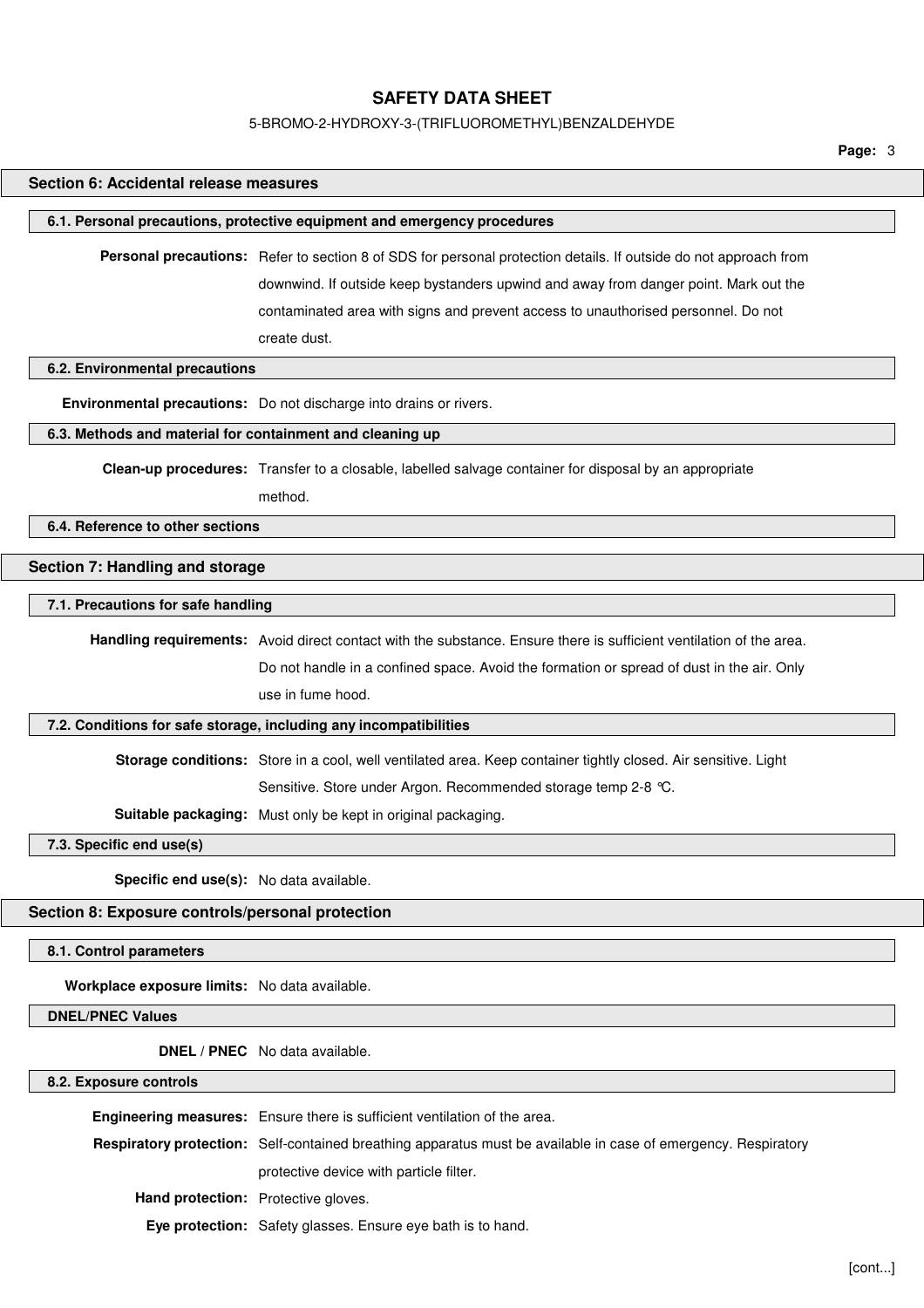#### 5-BROMO-2-HYDROXY-3-(TRIFLUOROMETHYL)BENZALDEHYDE

**Page:** 4

**Skin protection:** Protective clothing.

## **Section 9: Physical and chemical properties**

#### **9.1. Information on basic physical and chemical properties**

|                                                         | <b>State: Powder</b>                      |                                                 |                                  |
|---------------------------------------------------------|-------------------------------------------|-------------------------------------------------|----------------------------------|
| <b>Evaporation rate:</b> No data available.             |                                           |                                                 |                                  |
|                                                         | <b>Oxidising:</b> No data available.      |                                                 |                                  |
| <b>Solubility in water:</b> No data available.          |                                           |                                                 |                                  |
|                                                         | Viscosity: No data available.             |                                                 |                                  |
| <b>Boiling point/range °C:</b> No data available.       |                                           | Melting point/range $C: 90-92$                  |                                  |
| <b>Flammability limits %: lower:</b> No data available. |                                           |                                                 | <b>upper:</b> No data available. |
|                                                         | <b>Flash point °C:</b> No data available. | Part.coeff. n-octanol/water: No data available. |                                  |
| Autoflammability °C: No data available.                 |                                           | Vapour pressure: No data available.             |                                  |
| <b>Relative density:</b> No data available.             |                                           |                                                 | <b>pH:</b> No data available.    |
|                                                         | <b>VOC g/l:</b> No data available.        |                                                 |                                  |

**9.2. Other information**

**Other information:** No data available.

## **Section 10: Stability and reactivity**

**10.1. Reactivity**

**Reactivity:** Stable under recommended transport or storage conditions.

**10.2. Chemical stability**

**Chemical stability:** Stable under normal conditions.

### **10.3. Possibility of hazardous reactions**

**Hazardous reactions:** Hazardous reactions will not occur under normal transport or storage conditions.

#### **10.4. Conditions to avoid**

**Conditions to avoid:** Heat. Light. Air.

**10.5. Incompatible materials**

**Materials to avoid:** Strong oxidising agents. Strong acids.

**10.6. Hazardous decomposition products**

**Haz. decomp. products:** In combustion emits toxic fumes of carbon dioxide / carbon monoxide. Hydrogen fluoride

(HF). Hydrogen bromide gas (HBr).

## **Section 11: Toxicological information**

**11.1. Information on toxicological effects**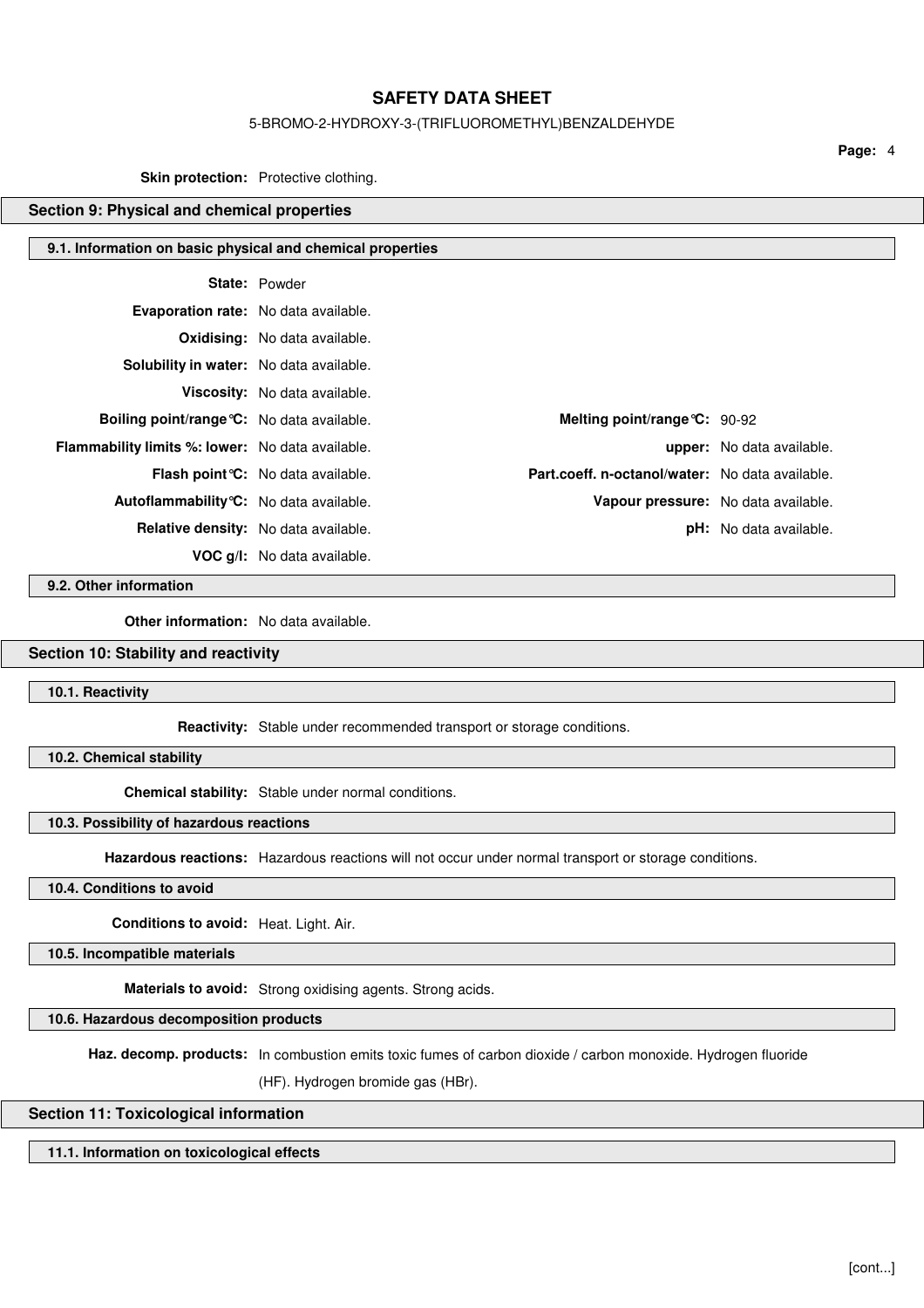## 5-BROMO-2-HYDROXY-3-(TRIFLUOROMETHYL)BENZALDEHYDE

**Page:** 5

#### **Relevant hazards for product:**

| Hazard                        | Route      | Basis                 |
|-------------------------------|------------|-----------------------|
| Skin corrosion/irritation     | <b>DRM</b> | Hazardous: calculated |
| Serious eye damage/irritation | OPT        | Hazardous: calculated |
| STOT-single exposure          | <b>INH</b> | Hazardous: calculated |

#### **Symptoms / routes of exposure**

**Skin contact:** There may be irritation and redness at the site of contact.

**Eye contact:** There may be irritation and redness. The eyes may water profusely.

**Ingestion:** There may be soreness and redness of the mouth and throat.

**Inhalation:** There may be irritation of the throat with a feeling of tightness in the chest. Exposure may

cause coughing or wheezing.

## **Section 12: Ecological information**

**12.1. Toxicity**

**Ecotoxicity values:** No data available.

**12.2. Persistence and degradability**

**Persistence and degradability:** No data available.

**12.3. Bioaccumulative potential**

**Bioaccumulative potential:** No data available.

**12.4. Mobility in soil**

**Mobility:** No data available.

## **12.5. Results of PBT and vPvB assessment**

**PBT identification:** This product is not identified as a PBT/vPvB substance.

**12.6. Other adverse effects**

**Other adverse effects:** No data available.

**Section 13: Disposal considerations**

**13.1. Waste treatment methods**

| <b>Disposal operations:</b> Transfer to a suitable container and arrange for collection by specialised disposal     |
|---------------------------------------------------------------------------------------------------------------------|
| company. MATERIAL SHOULD BE DISPOSED OF IN ACCORDANCE WITH LOCAL,                                                   |
| STATE AND FEDERAL REGULATIONS                                                                                       |
| <b>Disposal of packaging:</b> Dispose of as special waste in compliance with local and national regulations Observe |
| all federal, state and local environmental regulations.                                                             |
| NB: The user's attention is drawn to the possible existence of regional or national                                 |
| regulations regarding disposal.                                                                                     |